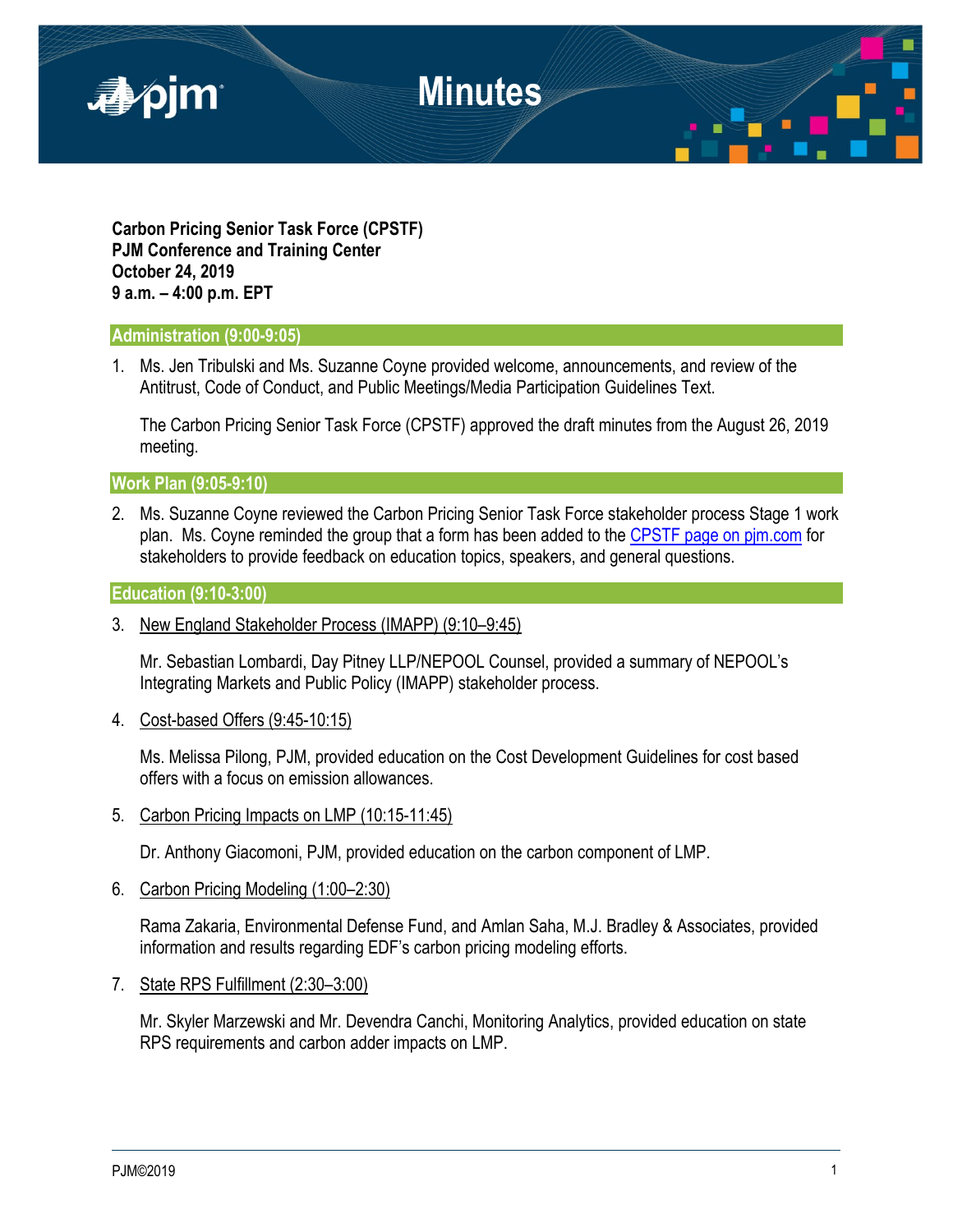

### **Action Items (3:00-3:15)**

8. Ms. Jen Tribulski discussed action items from today's meeting.

### **Future Meeting Dates**

November 15, 2019 9:00 a.m. 9:00 a.m.<br>December 20, 2019 9:00 a.m. 9:00 a.m. PJM Conference & Training Center/ WebEx PJM Conference & Training Center/ WebEx

Author: Suzanne Coyne

## **In-Person Meeting Attendees**

| Tribulski, Jennifer (Facilitator) | PJM Interconnection, LLC              | Not Applicable              |
|-----------------------------------|---------------------------------------|-----------------------------|
| Coyne, Suzanne (Secretary)        | PJM Interconnection, LLC              | Not Applicable              |
| Barker, Jason                     | Exelon Business Services Company, LLC | <b>Transmission Owner</b>   |
| Bernabeu, Emanuel                 | PJM Interconnection                   | Not Applicable              |
| Brodbeck, John                    | EDP Renewables North America, LLC     | <b>Generation Owner</b>     |
| Bruce, Susan                      | McNees Wallace & Nurick LLC           | Not Applicable              |
| Canchi, Devendra                  | <b>Monitoring Analytics</b>           | Not Applicable              |
| D'Alessandris, Lou                | FirstEnergy Solutions Corp.           | <b>Transmission Owner</b>   |
| Depillo, Raymond                  | PSEG Energy Resources & Trade LLC     | Other Supplier              |
| Foladare, Kenneth                 | Tangibl                               | Not Applicable              |
| Ford, Adrien                      | Old Dominion Electric Cooperative     | <b>Electric Distributor</b> |
| Giacomoni, Anthony                | PJM Interconnection                   | Not Applicable              |
| Hauske, Thomas                    | PJM Interconnection                   | Not Applicable              |
| Hegde, Sushma                     | PJM Interconnection                   | Not Applicable              |
| Helm, Gary                        | PJM Interconnection                   | Not Applicable              |
| Hsia, Eric                        | PJM Interconnection                   | Not Applicable              |
| Hunsperger, Jenn                  | Praxair Inc.                          | <b>End-Use Customer</b>     |
| Hyatt, John                       | <b>Monitoring Analytics</b>           | Not Applicable              |
| Kauffman, Brian                   | Enel X North America, Inc.            | Other Supplier              |
| Kogut, George                     | New York Power Authority              | Other Supplier              |
| Lombardi, Sebastian               | Day Pitney LLP                        | Not Applicable              |
| Lu, Chenchao                      | PJM Interconnection                   | Not Applicable              |
| Marzewski, Skyler                 | <b>Monitoring Analytics</b>           | Not Applicable              |
| Nix, Emma                         | PJM Interconnection                   | Not Applicable              |
| O'Connell, Robert                 | PPGI Fund A/B Development, LLC.       | <b>Generation Owner</b>     |
| Pilong, Melissa                   | PJM Interconnection                   | Not Applicable              |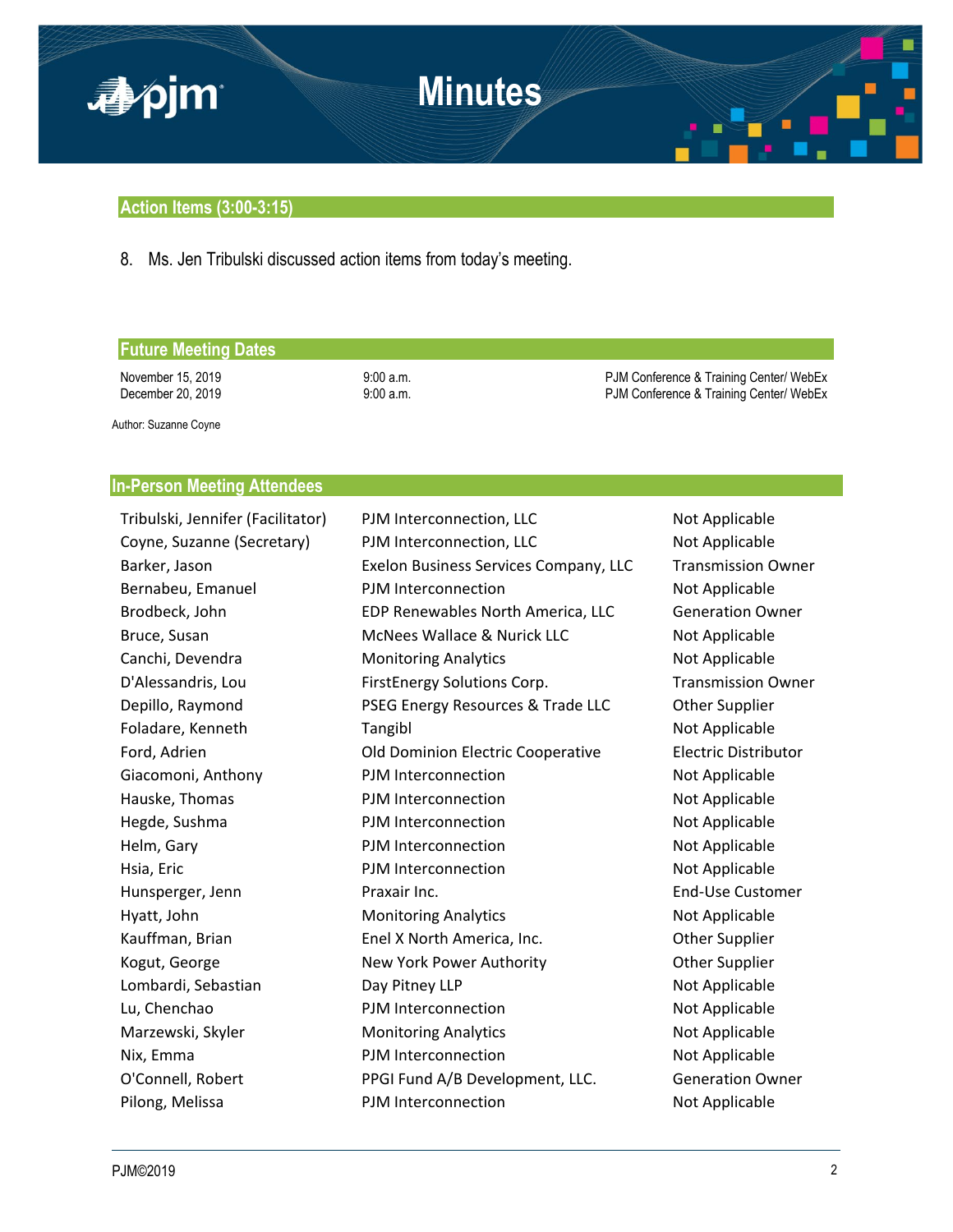# **Minutes**



- 
- Robertson, Kathleen Exelon Business Services Company, LLC Transmission Owner Robinson, Becky **Note 20** Vistra Energy Not Applicable Not Applicable Robinson, Liz **Solar Association** Not Applicable Not Applicable Saha, Amlan **M.J. Bradley & Associates** Not Applicable Scorsolini, Mark PSEG Energy Resources & Trade LLC Other Supplier Sweeney, Rory **GT Power Group CONDUCT And Applicable** Not Applicable Tacka, Natalie **Note Applicable** PJM Interconnection **Not Applicable** Toomey, Megan Talen Energy Marketing, LLC Generation Owner Zakaria, Rama Environmental Defense Fund Not Applicable
- 

#### **WebEx Attendees**

Adams, Chris **East Kentucky Power Cooperative, Inc.** Transmission Owner Anders, David **PJM Interconnection** and the Not Applicable Not Applicable Barry, Robert NJ Dept. of Environmental Protection Not Applicable Benchek, Jim FirstEnergy Solutions Corp. Transmission Owner Bodnar, Michael ACES ACES ACES ACCOMENT ACCESSES AND ACCESSES AND APPLICAble RESOURCE ACCESSES AND ACCESSES AND ACCESSED ACCESSED AND ACCESSED ACCESSED ACCESSED ACCESSED ACCESSED AND ACCESSED ACCESSED ACCESSED ACCESSED ACC Borgatti, Mike Gabel and Associates Not Applicable Not Applicable Brown, Richard PJM Interconnection Not Applicable Canchi, Devendra Monitoring Analytics Not Applicable Not Applicable Canter, David Appalachian Power Company Transmission Owner Chang, Sean Shell Energy North America (US), L.P. Chang, Sean Other Supplier Chen, Yang PJM Interconnection Not Applicable Not Applicable Chintapalli, Raj BP Energy Company Chintapalli, Raj BP Energy Company Chintapalli, Raj BP Energy Company Cocco, Michael **Old Dominion Electric Cooperative Contact Cooperative** Electric Distributor Coultas, Ann Invenergy, LLC Coultas, Ann Invenergy, LLC Davis, James **Dominion Energy Generation Marketing, Inc.** Generation Owner DeLosa, Joseph New Jersey Board of Public Utilities Not Applicable Not Applicable Denby, Brett **Northern Virginia Electric Cooperative (NOVEC)** Electric Distributor Deshmukh, Rupa NJDEP Not Applicable Not Applicable DiNicola, Laura FirstEnergy Solutions Corp. Transmission Owner Dugan, Chuck East Kentucky Power Cooperative, Inc. Transmission Owner Fan, Zhenyu PJM Interconnection Not Applicable Fazio, Danielle Engelhart CTP (US) LLC CHEEN COMENT COMENT COMENT CONTROLLER CHEEN COMENT COMENT COMENT COMENT Feller, John PPL Electric Utilities Corporation d/b/a PPL Utilities Transmission Owner Filomena, Guy Customized Energy Solutions, Ltd.\* Not Applicable Fitch, Neal **NRG Power Marketing, LLC NRG Power Marketing, LLC** Generation Owner Glazer, Craig **PJM Interconnection Connection** Not Applicable Greiner, Gary **PSEG Energy Resources & Trade LLC Communist Construction** Other Supplier Guntle, Vince **American PowerNet Management, L.P.** End-Use Customer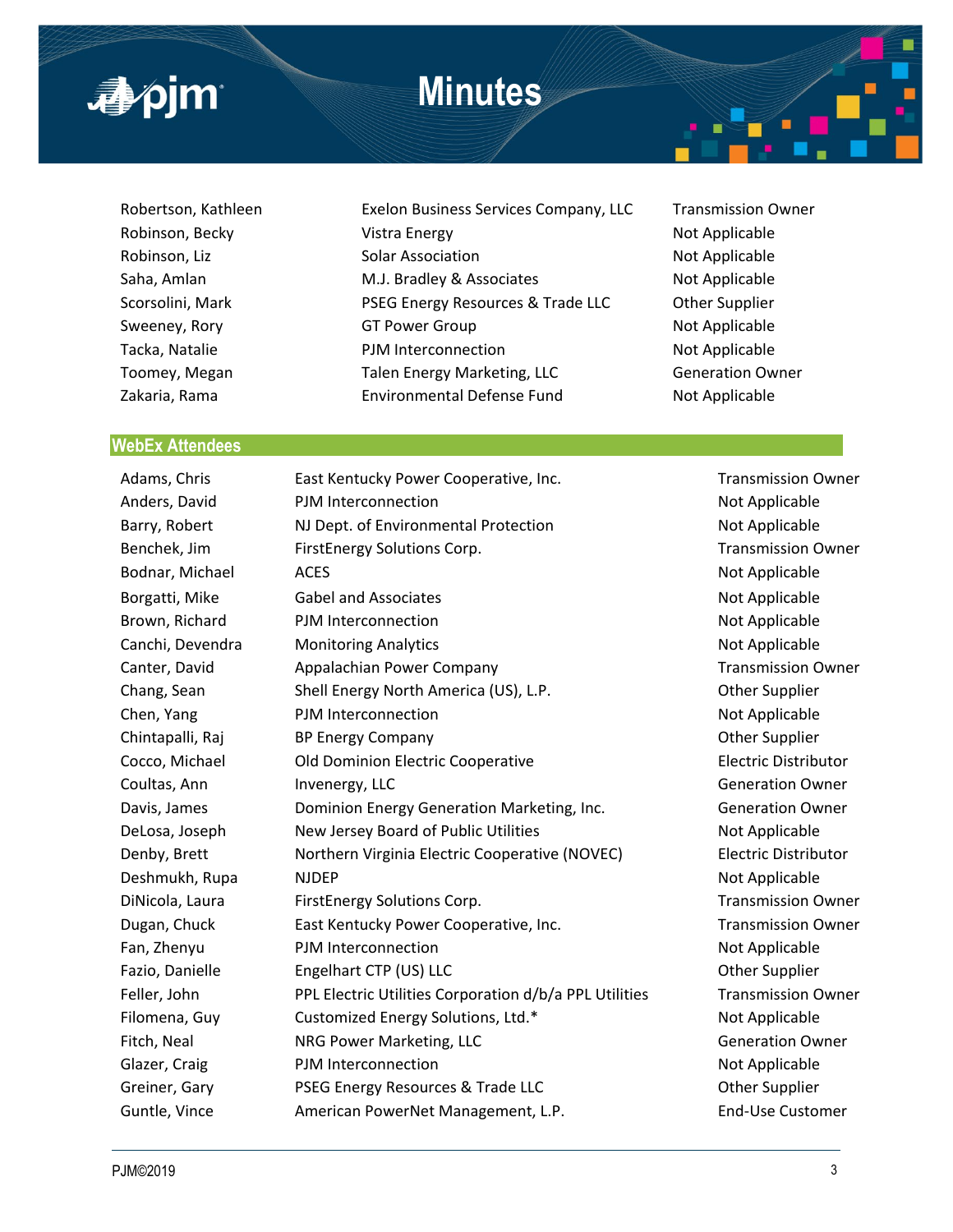

## **Minutes**

Hanser, Erik **Michigan Public Service Commission** Not Applicable Hasan, Prusha **Advanced Energy Economy, Inc.** Not Applicable Hastings, David Market Interconnection Consulting Services (MICS) Not Applicable Heisey, Bradley **Tenaska Pennsylvania Partners, LLC** Chromoster Communist Communist Communist Communist Communist Herel, Suzanne **PJM Interconnection** Not Applicable Hilderbrand, Rebecca PJM Interconnection Not Applicable Hoatson, Tom West Deptford Energy, LLC Channel Generation Owner Hohenshilt, Jennifer Talen Energy Marketing, LLC **Generation Owner** Generation Owner Horning, Lynn Marie Customized Energy Solutions, Ltd.\* Not Applicable Horton, Dana **Appalachian Power Company Company** Transmission Owner Huang, Jame **Rockland Electric Company Rockland Electric Company Rockland Electric Company Transmission Owner** Hudis, Gabriella Jersey Green Energy, LLC **Channel Communist Contract Contract Contract Contract Contract Contract** Hull, Gerit **Figure 3. Inc. Accompany** Jennings, Strouss & Salmon, P.L.C. Not Applicable Hyzinski, Tom GT Power Group Not Applicable Not Applicable Janicki, Diane **Boston Energy Trading and Marketing LLC Example 1** Other Supplier Jayachandran, Marilyn PJM Interconnection Not Applicable Not Applicable Jha, Monica PCI Not Applicable Johnson, Carl Customized Energy Solutions, Ltd.\* Not Applicable Jones, Ryan CCS Energy CCS Energy COMERCIAL CONSUMING CONSUMING CONSUMING CONSUMING CONSUMING CONSUMING CONSUMING CONSUMING CONSUMING CONSUMING CONSUMING CONSUMING CONSUMING CONSUMING CONSUMING CONSUMING CONSUMING CONSUMIN Kazerooni, Hamid Invenergy, LLC **Generation Communisties** Generation Owner Kelly, Stephen Brookfield Energy Marketing LP Channel Communist Communist Communist Communist Communist Communist Communist Communist Communist Communist Communist Communist Communist Communist Communist Communist Communis Kimmel, David **PJM Interconnection** Not Applicable Knotts, Pamela **Delaware.gov Not Applicable Not Applicable** Kozhuharov, Dimitar Delaware Municipal Electric Corporation, Inc. Electric Distributor Mabry, David **McNees Wallace & Nurick LLC** Not Applicable McGraw, Dan Carbon Pulse Not Applicable Not Applicable Murphy, Shaun PJM Interconnection **Not Applicable** Not Applicable Noyes, Tom **Delaware.gov** Not Applicable Not Applicable Ondayko, Brock AEP Energy Partners, Inc. Transmission Owner Pakela, Gregory **DTE Energy Trading, Inc. Example 2** Other Supplier Patel, Keyurbhai PJM Interconnection Not Applicable Peoples, John **Duquesne Light Company Company** Transmission Owner Perera, Asanga PJM Interconnection Not Applicable Philips, Marji **Republicable** LS Power Not Applicable Not Applicable Pilong, Christopher PJM Interconnection Not Applicable Not Applicable Poulos, Greg Consumer Advocates of PJM States, Inc. Not Applicable Powers, Sean Messer LLC **Messer LLC End-Use Customer** Music Customer Price, Ruth Division of the Public Advocate of the State of Delaware End-Use Customer Roberts, Casey Sierra Club Not Applicable Not Applicable